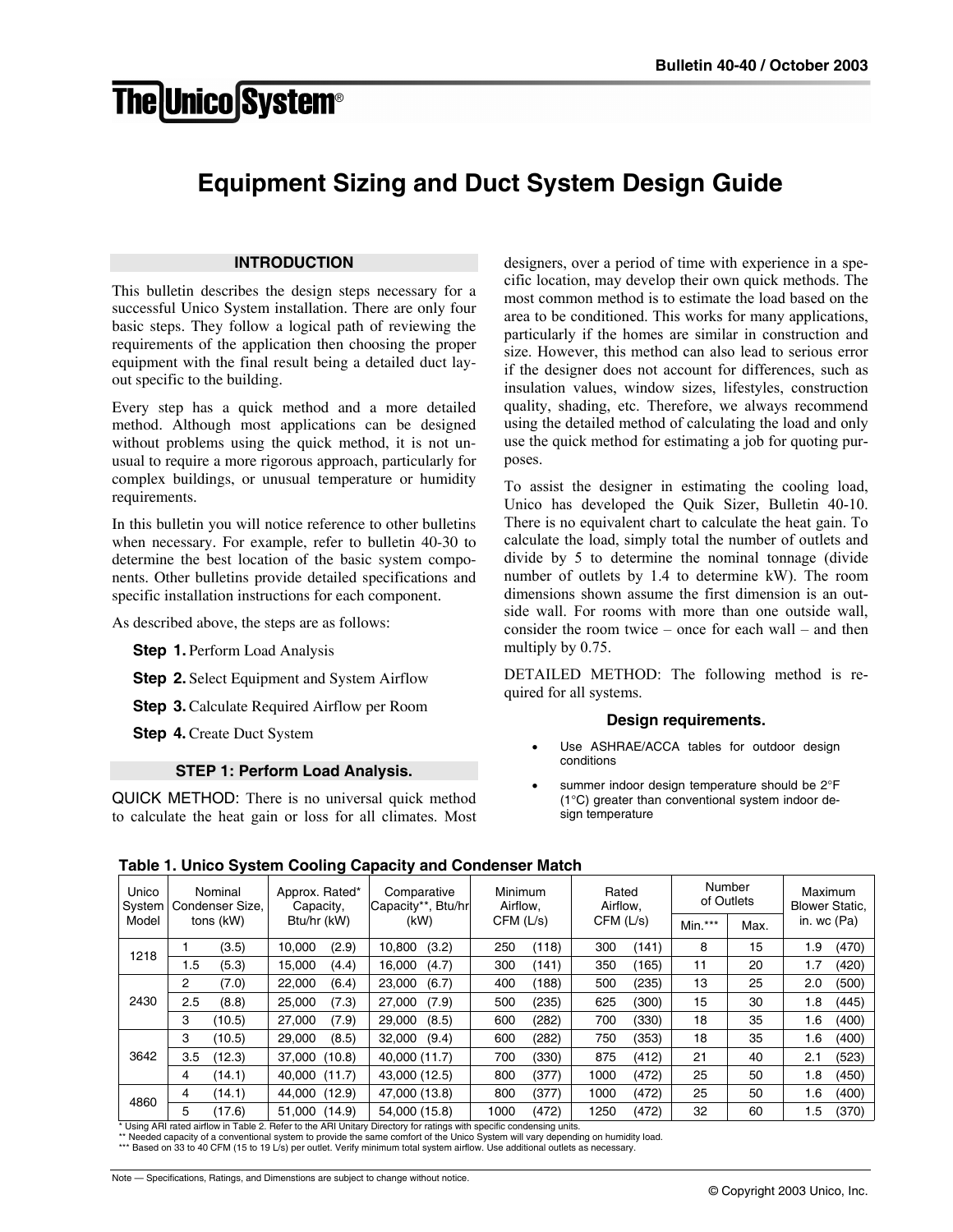- summer indoor design relative humidity should be 45% rather than 50% as in a conventional system
- Choose appropriate outside design temperature for your specific geographic location.
- Indoor temperature limits: refrigerant cooling systems =  $70^{\circ}$ F (21 $^{\circ}$ C) min.; heat pump heating =  $90^{\circ}$ F (32 $^{\circ}$ C) max.; water-based systems = within 10 degrees of water temperature
- Outdoor temperature limits (refrigerant systems): cooling = between 75 and  $115^{\circ}$ F (23 and 46 $^{\circ}$ C); heating = between 15 and  $65^{\circ}$ F (-9 and 18 $^{\circ}$ C)
- Specify to the building owner what design temperatures were used

The first step in designing any heating and cooling system is determining what temperature and humidity the space must be kept at. This must be within the comfort zone of the occupants and within the operating parameters of any special equipment located in the same space. Normally providing human comfort is sufficient for any equipment; therefore, this design guide will only consider human comfort.

The range of temperature and humidity acceptable to most people is described by ASHRAE (American Society of Heating, Refrigerating, and Air-Conditioning Engineers) in their comfort chart. This zone is approximately between 68 and 75°F for heating, between 73 and 80°F for cooling, and between 40 and 60% relative humidity.

The most common design indoor temperature (dry bulb) is

> 75°F (23.8°C) for cooling, and  $70^{\circ}$ F (21.1°C) for heating.

These are the default temperatures for all commercially available software programs based on ACCA and ASHRAE design guides. Different temperatures may be selected in these programs, but the user must be careful that the equipment will operate properly at other temperatures.

The default temperatures were chosen as a middle point inside the comfort zone based on relative humidity between 45 and 55 percent (ref. ACCA Bulletin 141). However, the desired indoor temperature depends greatly on humidity, air velocity, activity level, and acclimatization. This is important to remember when designing a Unico System because it removes more moisture and does not create drafts while gently maintaining consistent temperature throughout the room.

Typically, the occupants *lower* the thermostat when using a conventional system to compensate for the lack of humidity removal. This is counter to providing optimum comfort as the home can quickly obtain a "damp cave" or "clammy" feel. The Unico System is just the opposite as it allows the occupants to *raise* the thermostat setting, which provides a "dry cool" feel.

Generally, since the only automatic control is a thermostat, the system only controls temperature. The humidity in the space is not controlled specifically. However, humidity will reach an equilibrium based on the balance between the equipment removal rate and the amount of moisture entering the space.

The Unico System uses significantly less air flow than a conventional system and has thicker heat exchangers. The result is colder/drier air during cooling and warmer air during heating. On average the Unico System will maintain a humidity level 10% lower than a conventional system in the same home (ref. Vineyard, Ed; ASHRAE Transactions; January 2003). This means that the summer indoor design temperature should be 2 to 3°F (1 to 1.5°C) higher when using Unico System compared to the same space when using a conventional system.

To complete the design requirements, choose a representative outdoor temperature. The best source of information is the ASHRAE design temperature tables. These are also located inside the ACCA Manual J. For example, the design temperature for St. Louis, Missouri is 95°F (35°C) for cooling and  $2^{\circ}F$  (-16.7°C) for heating.

LIMITS Generally, the indoor temperatures are limited only by the type of equipment used and the design of the duct system. The Unico System has two primary types of systems: refrigerant-based and water-based.

Refrigerant based systems will try to maintain a constant capacity. This can cause frosting on the indoor coil if the indoor temperature is too low, especially when the outdoor temperatures are mild. This can begin to occur when the return temperature below 72°F (22.2°C). Therefore, it is good practice to place the return ducts at the warmest point in the room, usually near the ceiling of the top floors. This is also a function of airflow. Maximizing the amount of air will allow colder room temperatures. If the outdoor temperatures are warm, i.e. above 82°F (27.8°C), then frosting will not usually occur until the return temperature is below  $70^{\circ}$ F (21.1 $^{\circ}$ C) or even 68 $^{\circ}$ F (20 $^{\circ}$ C).

Conversely, for heat pumps, the return temperature is limited to a maximum value to prevent nuisance tripping from the high pressure limit. This occurs when the return air temperature is over 90°F (32°C) when the outdoor temperature is less than  $50^{\circ}$ F (10 $^{\circ}$ C).

Water based systems have fewer limits. If cooling with chilled water, frosting will never occur because the water temperature does not changed based on load. If heating with hot water, there is no compressor and, therefore, no limits due to pressures. Water-based systems are limited only by the water temperature and the ability of the system to deliver the proper capacity.

A final recommendation is to always inform the building owner what design temperatures were used in the design of the system.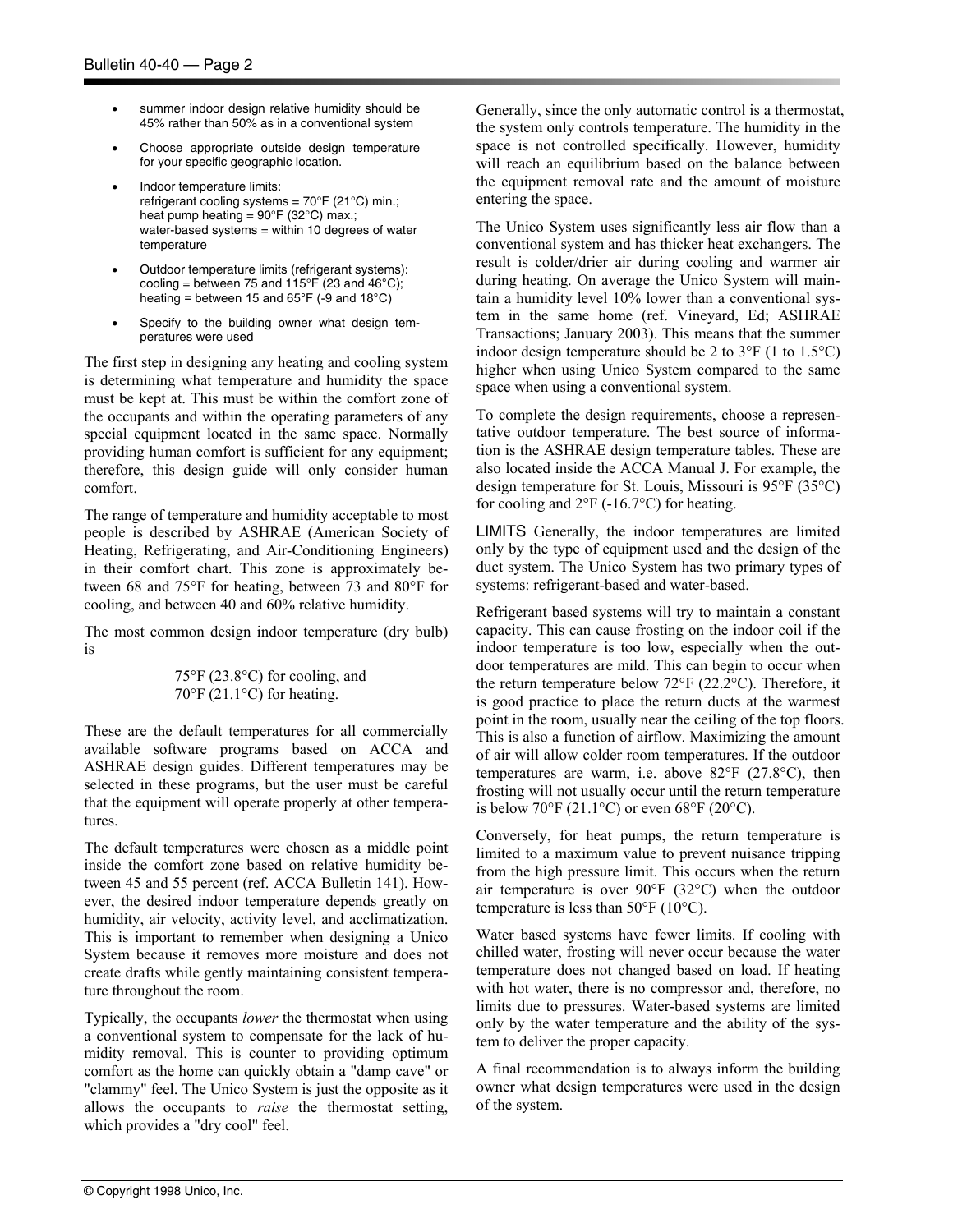#### **Load Calculations**

- Use ACCA Manual J, or ASHRAE method (Wrightsoft Right-Suite for Unico computer program)
- Calculate room-by-room loads for both heating and cooling
- Latent factor  $(LF) = 1.3$  for leaky homes LF=1.2 for tight homes
- when installing in an unconditioned space, for cooling systems use 8% duct loss compared to a 18% for a conventional system; for heating systems use 12% duct loss compared to 25% for conventional systems.
- If open staircase between rooms, push 20% of downstairs open room load to the upstairs because of chimney effect, vice versa when heating

Once the design requirements are chosen, a detailed room-by-room heat gain and heat loss must be calculated using generally recognized methods. We recommend either the ACCA *Manual J* or the *ASHRAE Cooling and Heating Load Calculation Manual*. Bulletin 40-50 is for use with the ACCA Manual J Seventh Edition, *Load Calculation for Residential Winter and Summer Air Conditioning*. Refer to Manual J for the heat gain/loss factors. ACCA has a new edition, Edition 8, purported to be more accurate. However, the procedure is more complex and is best suited for use in a computer program. To assist the designer, Unico has partnered with Wrightsoft to provide a specific Small-Duct High-Velocity (SDHV) module with their computer software program. The Right-HV or Right-Suite program is available for purchase directly from Wrightsoft at www.wrightsoft.com.

These calculation procedures are very accurate in calculating the sensible heat load (energy required to change the air temperature) but not so accurate when calculating latent load (energy required to remove moisture during cooling), particularly for older homes that are more leaky. Both sensible and latent load (the sum is called total load) must be considered when selecting the proper equipment. Otherwise, this can lead to serious error when sizing a system, especially when the system must maintain a specific temperature or humidity condition.

The average latent load factor (total load=LF x sensible load) is 1.3 for residential applications (ref. ASHRAE 2001 Fundamentals Handbook, p.28.5) although the value can vary between 1.4 and 1.0. The difference is based on the building envelope tightness, internal moisture sources, and the relative humidity difference between indoor and outdoor. We recommend the following load factors:

> LF=1.3 for leaky homes (older homes) LF=1.2 for tight homes (new construction) and commercial applications LF=1.1 for computer rooms.

Another feature of the Unico System is that the duct losses are very small. Leakage in a typical system is less than 5% without doing any extraordinary work (reference:

Duct Leakage reports from California building inspectors). Typical conventional ducts have 12.7% leakage, sometimes as high as 25% (ref. Cummings, James; Florida Solar Energy Center Report FSEC-CR-397-91). Thermal losses are also very small comparatively because the duct surface area is very small and the insulating values are generally higher. Adding the effect of leakage and thermal losses, the total duct loss for a Unico system are between 8 and 12% compared to duct losses of 18 to 30% for conventional systems.

CHIMNEY EFFECT. Many buildings have rooms or floors that are open to each other. While the load calculations will accurately determine the loads per room for both heating and cooling, there is no way to accurately account for the air movement between rooms or floors with open staircases. This can create a substantial chimney effect in the house, where the warm air from the lower floor rises to the upper floor and, conversely, colder air from upper air falls to the lower floor.

This effect is difficult to predict and both ASHRAE and ACCA are silent on this issue (probably because it is difficult). As in any engineered system, professional judgment and experience must always be used. To assist the designer, Unico recommends that, for cooling, 20 percent of the downstairs load from the rooms connected to the stairwell (do not include distant rooms or closed-off rooms) be shifted to the upstairs. The reverse is true for heating – shift 20 percent from the upstairs to the downstairs.

# **STEP 2: SELECT EQUIPMENT AND AIRFLOW.**

#### **Equipment Selection and Size**

- Use ARI ratings to select equipment
- Select basic unit size based on cooling load, do not oversize by more than 1 ton (3.5 kW)
- Choose hot water and electric heater sizes

Selecting the equipment can be difficult when using the published ratings in the ARI Unitary Directory (www.ari.org/primenet) because the directory only publishes the combined or 'total' capacity of the cooling system. Therefore, to assist the designer, Unico publishes the typical 'sensible-to-total' ratio (SHR or S/T ratio) in Bulletin 20-20.2 and 20-20.3 at different entering air temperatures for refrigerant and water based systems, respectively.

The tables and charts in those bulletins should be used for complex control schemes or when the entering air dry bulb and wet bulb temperatures are known. For most systems, the procedure outlined in the next few paragraphs is sufficient.

Under ARI rated conditions of 80°F dry bulb and 67°F wet bulb (26.7°C/19.4°C) the Unico System has a sensible heat ratio (SHR) between 0.58 and 0.65, depending on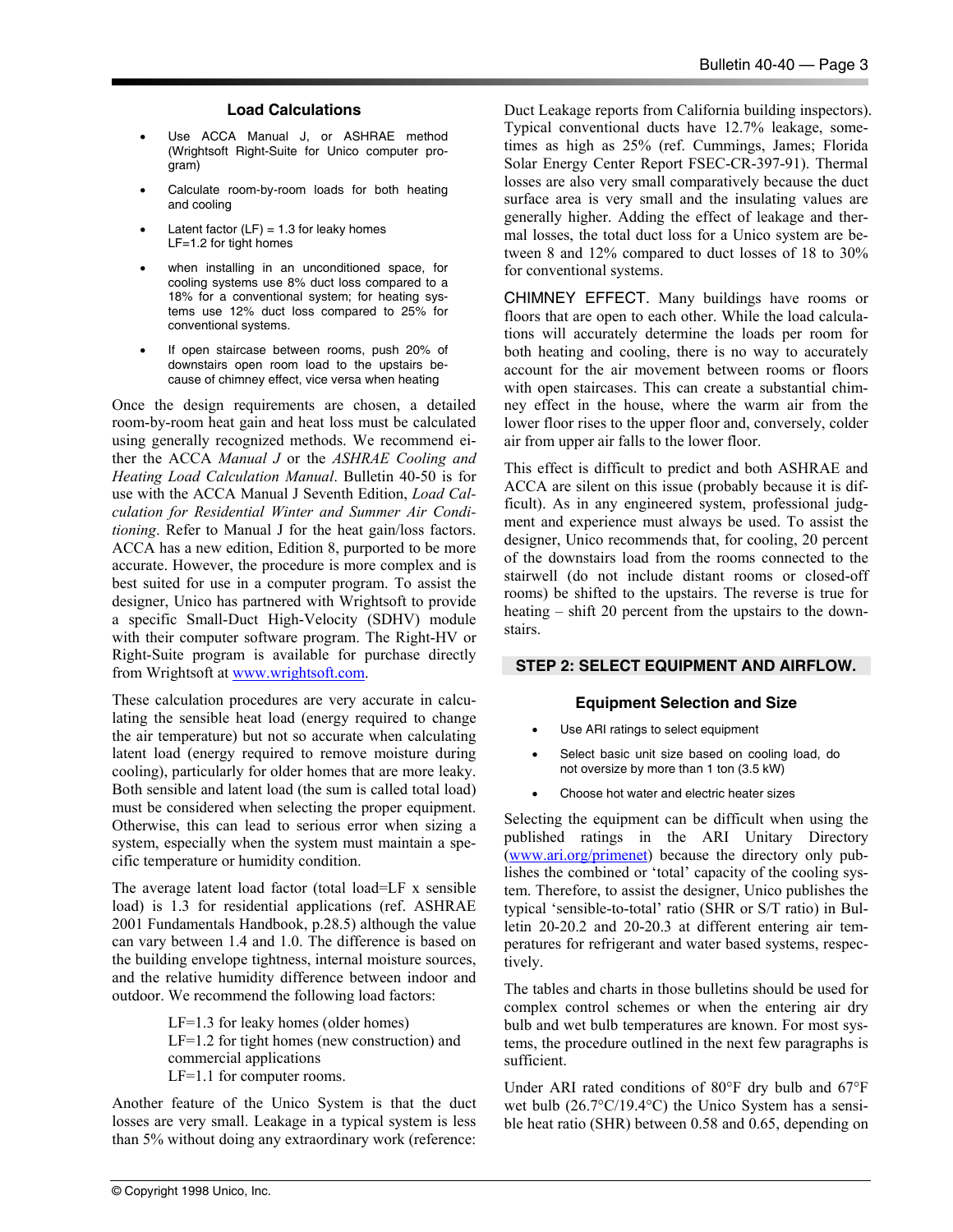the condensing unit. Compare this to conventional systems that have a SHR between 0.75 and 0.85.

Because most residential homes have a SHR between 0.70 and 0.80, the conventional systems almost never remove enough moisture whereas the Unico System is more than able to reduce the humidity.

The Comparative Capacity shown in the table is the capacity of a conventional system that equals the comfort of the Unico System. For example, a 2 ton Unico System is rated at about 22,000 BTUH, but it is like having a 23,000 BTUH conventional system because the Unico System removes more humidity.

For dry applications, such as computer rooms, it is necessary to oversize the equipment to provide enough sensible cooling. For proper sizing of the equipment multiply the sensible load by 1.2 to obtain a total and use this to select the equipment.

For heat pump systems, be sure that the system capacity is always greater than the heat loss at all outdoor temperatures. In some cases, supplemental heat may be required, even above that provided by auxiliary electric heat. This can be visualized by creating a heat pump cross plot as shown in Figure 1.

Figure 1 shows how a heat pump alone will be undersized at outside temperatures less than 46°F (point 3). To maintain the space temperature below 46°F at least 5 kW must be added. And below 12°F (point 2) the heat pump must be shut down and 10 kW of electric auxiliary heat must be used. The worst case occurs at temperatures below -5°F (point 1) where the equipment will not maintain the space temperature.

So long as the outdoor design temperature is greater than the point where the equipment is undersized (point 1), the system will be able to maintain the space temperature. If more heat is required do not put in more electric heat than recommended in INST 4894. In the system shown in Fig-



**Figure 1. Typical Heat Pump Cross Plot** 

ure 1, adding additional electric heat will create very high output temperatures and could short cycle the electric heaters.

#### **Unequal Heating and Cooling Loads**

If heating is required, verify that the unit heating capacity is sufficient. Do not oversize the cooling system more than one-half nominal ton if the heating capacity is insufficient. If the heating capacity is less than required, you will have to add a separate system for additional heat.

For any refrigerant system use Table 1 to select the unit size based on the cooling capacity. Choose the unit rated capacity that comes closest to the total heat gain. Refer to the ARI Directory for rated capacities of specific condenser-air handler combinations.

For conventional systems if the heat gain (cooling load) falls between two sizes, you would choose the smaller unit for the best overall comfort. This causes the unit to run longer and colder so it can remove more humidity. Humidity removal is not a problem with the *UNICO SYSTEM* so you can select the larger unit to maintain temperature *and* humidity for *all* conditions.

#### **System Airflow**

For dry climates, it is important to operate the system with a greater airflow. Refer to **Error! Not a valid bookmark self-reference.** for the proper air flow and unit selection.

| Nominal              |              | Airflow, CFM (m3/s) |             |                  |             |  |  |  |
|----------------------|--------------|---------------------|-------------|------------------|-------------|--|--|--|
| Capacity,            | Unit<br>Size | Minimum             |             | <b>ARI</b> Rated |             |  |  |  |
| Tons $(kW)$          |              | Normal              | Dry Climate | AC               | HP          |  |  |  |
| 1<br>(3.5)           | 1218         | 250 (0.12)          | 300(0.14)   | 400              | (0.19)      |  |  |  |
| $1\frac{1}{2}$ (5.3) |              | 300 (0.17)          | 350 (0.17)  |                  |             |  |  |  |
| (7.0)<br>2           | 2430         | 400 (0.19)          | 500 (0.24)  | 600 (0.28)       | 600 (0.28)  |  |  |  |
| $2\frac{1}{2}(8.8)$  |              | 500 (0.24)          | 625(0.29)   |                  | 685 (0.32)  |  |  |  |
| (11)<br>3            | 3642         | 600 (0.28)          | 750 (0.35)  | 850 (0.40)       |             |  |  |  |
| $3\frac{1}{2}(12)$   |              | 700 (0.33)          | 875 (0.41)  | 1000 (0.47)      |             |  |  |  |
| (14)<br>4            |              | 800 (0.38)          | 1000 (0.47) |                  | 1250 (0.59) |  |  |  |
| 5<br>(18)            | 4860         | 1000 (0.47)         | 1250 (0.59) |                  |             |  |  |  |
| Approx. CFM/ton      |              | 200                 | 250         |                  |             |  |  |  |

**Table 2. Minimum Airflow for Refrigerant Coils** 

#### **A Note about Heat Pump Efficiency**

In the heating mode, the *Unico System* heat pump produces much warmer air temperatures than a conventional system for a better sensation of comfort.

#### **STEP 3: CALCULATE AIRFLOW PER ROOM**

In the case where the required number of outlets in a room is different for heating and cooling, a decision must be made whether to adjust the number of outlets by plug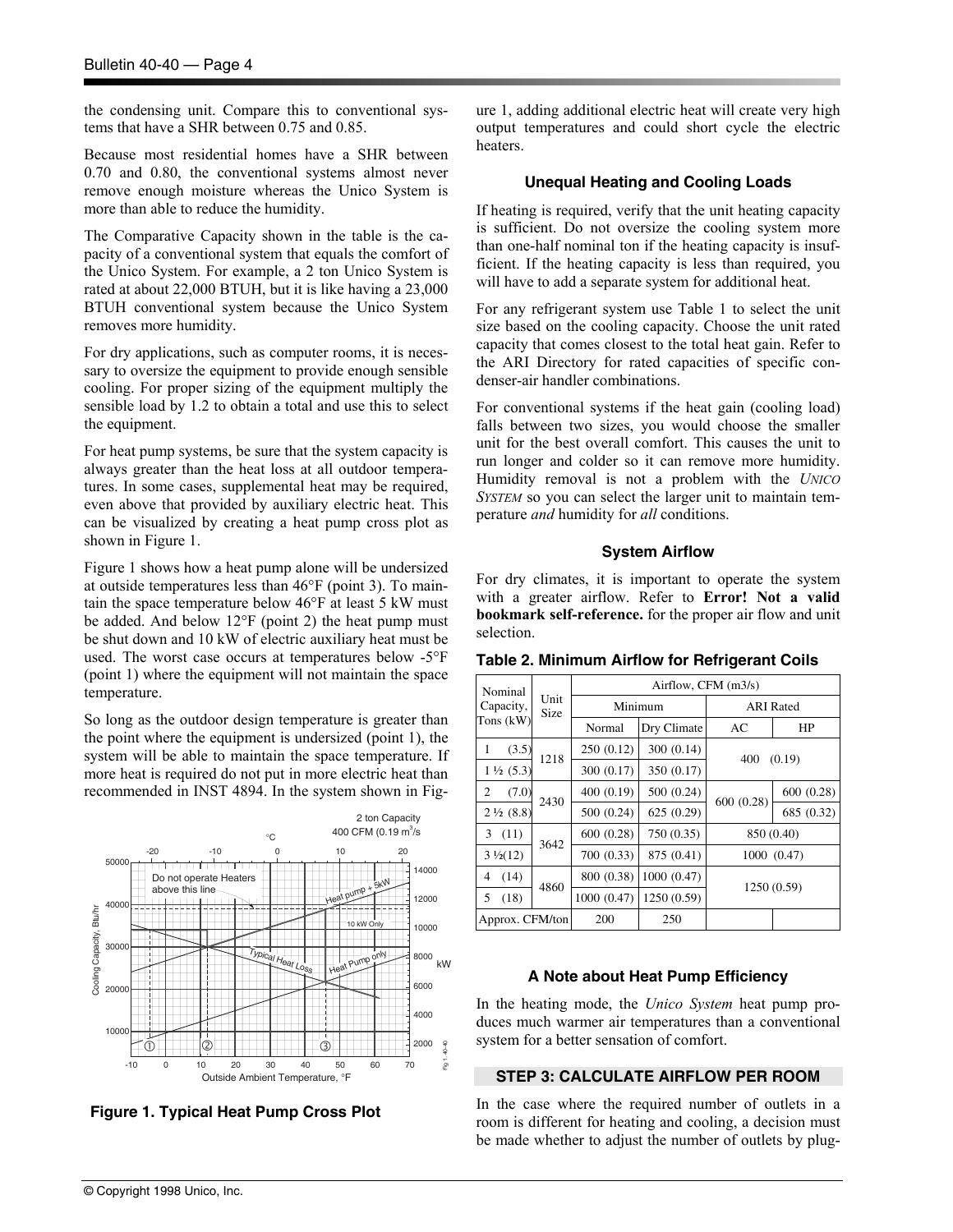ging, or to compromise either the heating or cooling in that room. An effort should be made to avoid adjusting the number of outlets by plugging and to take advantage of the air mixing between rooms.

#### **STEP 4: DUCT LAYOUT AND NUMBER OF OUTLETS**

This procedure assumes the takeoffs are relatively evenly spaced along the length of the plenum. Small clusters of takeoffs are acceptable. When there is a long length of plenum between clusters or a long distance before the first takeoff, the plenum may have to be oversized or the number of takeoffs may have to be increased.

When the number of heating and cooling outlets for a adjacent rooms differs by less than 10 percent, it makes sense to install the proper number of outlets for the most important season. For example, heating may be more critical in Michigan, so use the correct number of outlets for heating in each room and let the cooling reach its own equilibrium.

Plugging outlets should primarily be used only when the room in question does not communicate with other rooms. Rooms on different floors are one example.

Plenum Design …

Number of Outlets in each room…

a) Cooling or Heat Pump Refer to the ARI Unitary Directory for the rated cooling capacity and record here.



b) Heating (electric) Refer to Unico instruction INST 4894 for the available size electric duct heaters and compute the capacity here.



**Figure 1. Typical Heat Pump Cross Plot** 

 $TH2 =$   $kW \times 3.413 =$  BTU/Hr

c) Heating (hot water) Refer to Unico Engineering Specification 3994 for the capacity of the hydronic coil at specific water flow rates and temperatures.

| BTU/Hr (kW)<br>$TH3 =$ |  |
|------------------------|--|
|------------------------|--|

#### **STEP 3: Determine Required Total Air Flow.**

Sum the room-by-room heat gain and heat loss to get the total building load. Calculate the minimum airflow as the larger of the following:

Cooling or Heat Pump From Because most residential homes have a SHR between 0.70 and 0.80, the conventional systems almost never remove enough moisture whereas the Unico System is more than able to reduce the humidity.

The Comparative Capacity shown in the table is the capacity of a conventional system that equals the comfort of the Unico System. For example, a 2 ton Unico System is rated at about 22,000 BTUH, but it is like having a 23,000 BTUH conventional system because the Unico System removes more humidity.

For dry applications, such as computer rooms, it is necessary to oversize the equipment to provide enough sensible cooling. For proper sizing of the equipment multiply the sensible load by 1.2 to obtain a total and use this to select the equipment.

For heat pump systems, be sure that the system capacity is always greater than the heat loss at all outdoor temperatures. In some cases, supplemental heat may be required, even above that provided by auxiliary electric heat. This can be visualized by creating a heat pump cross plot as shown in Figure 1.

Figure 1 shows how a heat pump alone will be undersized at outside temperatures less than 46°F (point 3). To maintain the space temperature below 46°F at least 5 kW must be added. And below 12°F (point 2) the heat pump must be shut down and 10 kW of electric auxiliary heat must be used. The worst case occurs at temperatures below -5°F (point 1) where the equipment will not maintain the space temperature.

So long as the outdoor design temperature is greater than the point where the equipment is undersized (point 1), the system will be able to maintain the space temperature. If more heat is required do not put in more electric heat than recommended in INST 4894. In the system shown in Figure 1, adding additional electric heat will create very high output temperatures and could short cycle the electric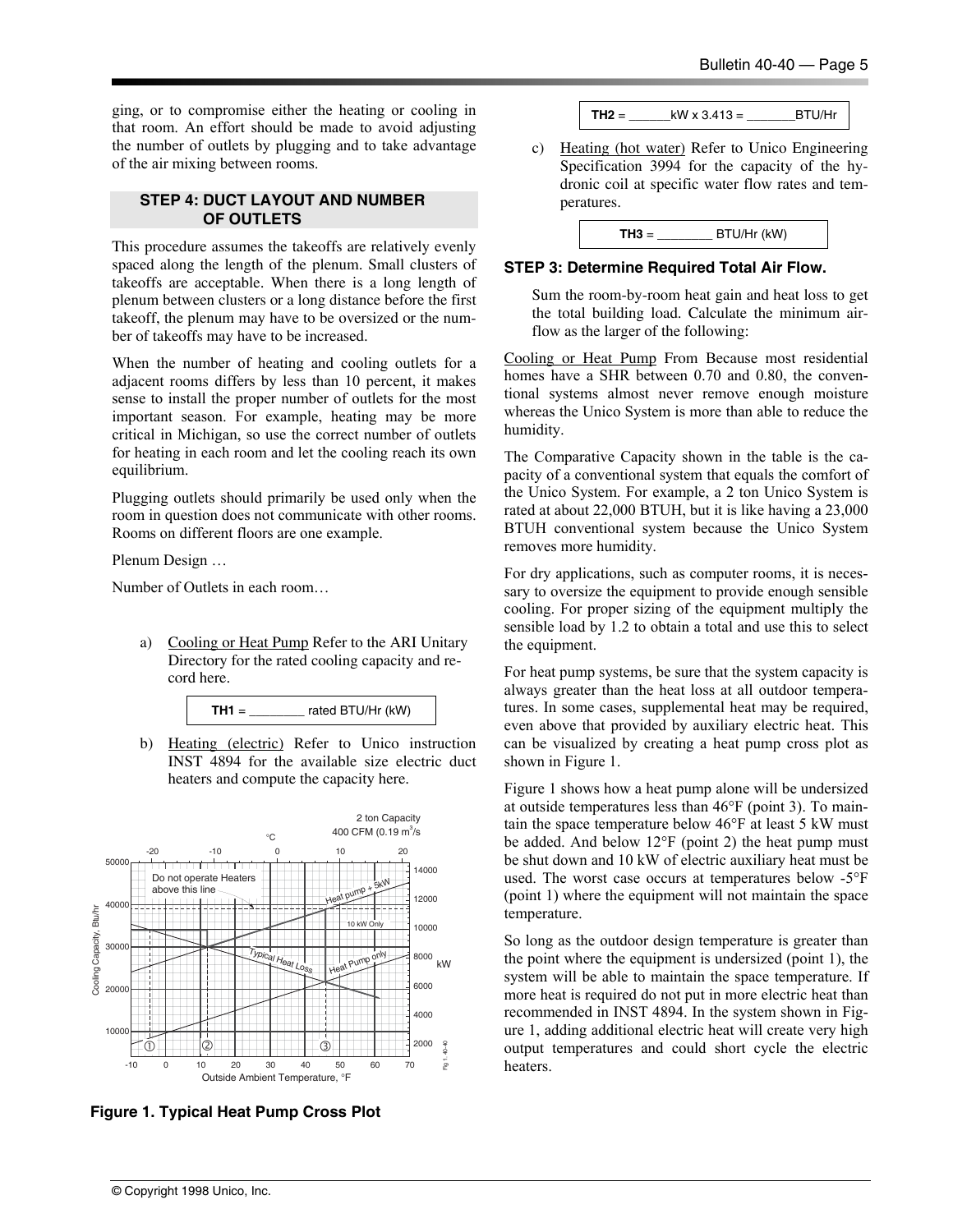#### **Unequal Heating and Cooling Loads**

If heating is required, verify that the unit heating capacity is sufficient. Do not oversize the cooling system more than one-half nominal ton if the heating capacity is insufficient. If the heating capacity is less than required, you will have to add a separate system for additional heat.

For any refrigerant system use Table 1 to select the unit size based on the cooling capacity. Choose the unit rated capacity that comes closest to the total heat gain. Refer to the ARI Directory for rated capacities of specific condenser-air handler combinations.

For conventional systems if the heat gain (cooling load) falls between two sizes, you would choose the smaller unit for the best overall comfort. This causes the unit to run longer and colder so it can remove more humidity. Humidity removal is not a problem with the *UNICO SYSTEM* so you can select the larger unit to maintain temperature *and* humidity for *all* conditions.

#### **System Airflow**

For dry climates, it is important to operate the system with a greater airflow. Refer to **Error! Not a valid bookmark self-reference.** for the proper air flow and unit selection.

a) Table 2, record the minimum required airflow.



b) Heating (electric) Refer to minimum airflow tables in Bulletin 30-34 for required airflow to match the heat loss.



c) Heating (hot water) Refer to performance tables in Bulletin 20-20.4 for required airflow to match the heat loss.



d) Use the largest CFM from steps a), b),and c).

**Q** = Maximum of **Q1**, **Q2**, **Q3**

# **STEP 4: (optional) Determine Number of "Full" Outlets**

This step is for reference only in order to establish the minimum number of outlets for the job. The total number of outlets for the system must not be less than the minimum shown in Table 1.

Divide the airflow from step 3d by 40 CFM (18.8  $m^3/s$ ).

```
NF = Q / 18.8 (NF = Q/18.8)
 = ________ CFM ÷ 40 ( = ____ m3
                                                                                                = m^3/s \div 18.8= \frac{1}{2} \frac{1}{2} \frac{1}{2} \frac{1}{2} \frac{1}{2} \frac{1}{2} \frac{1}{2} \frac{1}{2} \frac{1}{2} \frac{1}{2} \frac{1}{2} \frac{1}{2} \frac{1}{2} \frac{1}{2} \frac{1}{2} \frac{1}{2} \frac{1}{2} \frac{1}{2} \frac{1}{2} \frac{1}{2} \frac{1}{2} \frac{1}{2
```
*Where the customer is insistent on absolute quiet, use 33 instead of 40 in above equation.* 

Note that the "minimum 5 outlets per ton" rule is based on 40 cfm per outlet and 200 cfm per ton. This rule must always be followed for any refrigerant system.

# **STEP 5: (optional) Determine "Full" Outlet Capacity**

This step is for reference only. It gives you a starting point to determine the minimum number of outlets for each room. In many cases, you will use a larger number.

a) Cooling or Heat Pump Divide the capacity of the unit from Step 2a by the number of outlets from Step 4.



b) Heating. Divide the capacity from Step 2b or 2c by the number of outlets from step 4

**C2** = **TH2** / **NF** or **TH3** / **NF** = \_\_\_\_\_\_ Btu/hr ÷ \_\_\_\_\_ (= \_\_\_\_\_\_ kW / \_\_\_\_\_) Btu/hr/Outlet (kW/Outlet) heating

#### **STEP 6: Determine the Airflow for each Room**

To balance the system properly, determine the air flow required in each room by comparing the room heat gain/loss to the total house heat gain/loss.

a) Cooling or Heat Pump



b) Heating

**QR2** = **Q x ROOM HEAT LOSS / TOTAL LOSS** = \_\_\_\_\_\_ CFM x \_\_\_\_\_ Btu/hr / \_\_\_\_\_ Btu/hr  $=$  \_\_\_\_\_\_\_\_\_\_ CFM (m<sup>3</sup>/s) cooling

In most cases the required airflow in the rooms will be nearly the same for both heating and cooling applications. If they are significantly different, some sort of balancing must be done for each season.

To accomplish this you will need to install enough outlets for the largest air flow requirement. Then plug the outlets not needed for that particular season. As an option, run additional plenum trunk lines and use automatic dampers capable of shutting the trunk line down. *Under no circumstances should the system be run with less air flow than the minimum required in Step 3.*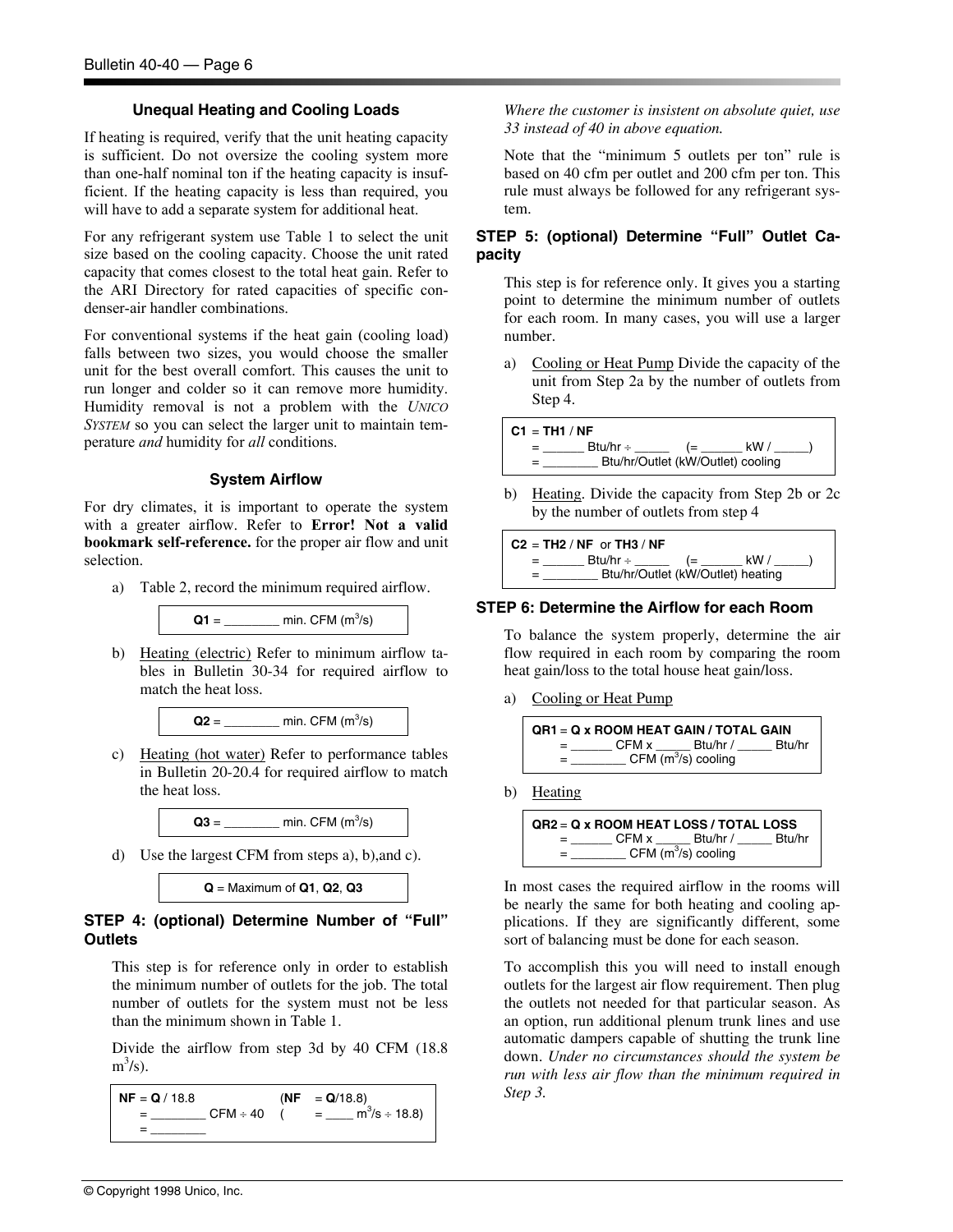# **STEP 7: Determine the Number of "Full" Outlets in each Room (optional)**

Use this step as a reference to compare each room to the typical room (i.e. the Quik-Sizer). If the number is significantly different you should review the heat gain/loss for errors.

a) Cooling or Heat Pump



b) Heating

| NF2 | $=$ QR2 / 40                      |
|-----|-----------------------------------|
|     | CFM / (40 CFM/outlet)<br>$\equiv$ |
|     | outlets (heating)                 |

### **STEP 8: Determine the Available Static Pressure.**

Determine the approximate length of the plenum and branch runs based on the number of outlets per room from Step 7 and the geometry of the building. Refer to Bulletin 40-30 for recommended outlet locations and duct routing methods.

If the distance from the unit to the first outlet is greater than 30 equivalent feet or the distance between outlets is greater than 20 feet, the effect of ple-

#### **Table 3a. Plenum pressure drop, inches of water / 100 ft.**

|            |      | Inside dimension, inches                       |      |      |                                                |      |      |                         |      |  |
|------------|------|------------------------------------------------|------|------|------------------------------------------------|------|------|-------------------------|------|--|
|            |      | $6\frac{1}{2} \times 6\frac{1}{2}$ , or 7 dia. |      |      | $8\frac{1}{2} \times 8\frac{1}{2}$ , or 9 dia. |      |      | 91/2 x 91/2, or 10 dia. |      |  |
| <b>CFM</b> | D    | <b>RR</b>                                      | М    | D    | <b>RR</b>                                      | м    | D    | <b>RR</b>               | М    |  |
| 400        | 0.67 | 0.82                                           | 0.53 | 0.22 | 0.22                                           | 0.15 | 0.11 | 0.13                    | 0.09 |  |
| 500        | 1.04 | 1.27                                           | 0.80 | 0.28 | 0.34                                           | 0.23 | 0.17 | 0.20                    | 0.14 |  |
| 600        | 1.48 | 1.83                                           | 1.14 | 0.40 | 0.49                                           | 0.32 | 0.24 | 0.29                    | 0.19 |  |
| 700        | 2.01 | 2.48                                           | 1.53 | 0.55 | 0.67                                           | 0.43 | 0.32 | 0.39                    | 0.25 |  |
| 800        | 2.62 | 3.24                                           | 1.97 | 0.71 | 0.87                                           | 0.55 | 0.41 | 0.50                    | 0.33 |  |
| 1000       | 4.07 | 5.05                                           | 3.04 | 1.10 | 1.36                                           | 0.84 | 0.64 | 0.78                    | 0.50 |  |
| 1250       | 6.33 | 7.88                                           | 4.68 | 1.71 | 2.11                                           | 1.29 | 0.99 | 1.22                    | 0.76 |  |

D = Fiberglass Ductboard, e=0.005 inch (Ref: ACCA Manual D) RR = Fiberglass Rigid Round, e=0.002 inch (Ref: ACCA Manual D)

M = Galvanized Metal, e=0.0005 inch (Ref: ACCA Manual D)

#### **Table 4b. Plenum pressure drop, Pa / m.**

|     |      | Inside dimension, mm |      |      |           |      |                                                                           |           |     |
|-----|------|----------------------|------|------|-----------|------|---------------------------------------------------------------------------|-----------|-----|
|     |      |                      |      |      |           |      | 165 x 165, or 178 dia.) (216 x 216, or 228 dia.) (241 x 241, or 254 dia.) |           |     |
| L/s | D    | <b>RR</b>            | М    | D    | <b>RR</b> | м    | D                                                                         | <b>RR</b> | М   |
| 180 | 5.0  | 6.1                  | 3.9  | 1.4  | 1.6       | 1.1  | 0.8                                                                       | 1.0       | 0.7 |
| 230 | 8.0  | 9.9                  | 6.3  | 2.2  | 2.7       | 1.8  | 1.3                                                                       | 1.5       | 1.1 |
| 280 | 11.8 | 14.6                 | 9.1  | 3.2  | 3.9       | 2.6  | 1.9                                                                       | 2.3       | 1.5 |
| 330 | 16.4 | 20.2                 | 12.4 | 4.5  | 5.5       | 3.5  | 2.6                                                                       | 3.1       | 2.1 |
| 380 | 21.6 | 26.8                 | 16.3 | 5.9  | 7.2       | 4.6  | 3.4                                                                       | 4.2       | 2.7 |
| 430 | 27.6 | 34.3                 | 20.7 | 7.5  | 9.2       | 5.8  | 4.3                                                                       | 5.3       | 3.4 |
| 590 | 51.7 | 64.3                 | 38.2 | 14.0 | 17.3      | 10.6 | 8.1                                                                       | 10.0      | 6.2 |

D = Fiberglass Ductboard, e=0.051 mm RR = Fiberglass Rigid Round, e=0.127 mm

 $M =$  Galvanized Metal, e=0.0127 mm

248.8 Pa = 1 inch water column; 0.4719 L/s = 1 CFM; 8.16 Pa/m = 1 in.wc/100 ft

#### **Table 5. Equivalent Length for Fittings**

| Type of Fitting  | Equivalent Length*, ft. |
|------------------|-------------------------|
| $90^\circ$ Elbow | 15                      |
| Tee              |                         |
| Side Branch      |                         |

\* based on 4 feet of straight duct upstream of fitting

num pressure drop must be considered Table 3 lists the pressure drop for different types of duct for various airflow.

a) Measure the length of the plenum from the unit to the first takeoff (or between takeoffs), adding the equivalent length of any elbows and tees as shown in Table 5.



b) Multiply the equivalent length by the appropriate factor from Table 3. This is the plenum static pressure reduction.

| SP1             | $=$ EL $\times$ factor / 100 |
|-----------------|------------------------------|
| ft $\times$     | / 100                        |
| inch wc.<br>$=$ |                              |

c) Subtract SP1 from the maximum blower pressure found in Table 1 to obtain the Available Static Pressure.

| <b>SPA</b> | $=$ SP(max) - SP1    |
|------------|----------------------|
|            |                      |
|            | inches water (avail) |

If the Available Static Pressure is less than 1.5 then do one or both of the following:

1. Increase the plenum size or change to a plenum that gives a lower pressure drop.

2. Design the system for lower plenum static pressure by adding outlets as appropriate. Refer to Figure 2 for airflow at the available static pressure.

#### **STEP 9: Determine Airflow of Each Outlet**

To account for the length of the branch runs in each room refer to Figure 2 to find the airflow of each run based on length. Record the cfm per outlet in the form provided in this instruction.

#### **STEP 10: Number of Outlets per Room.**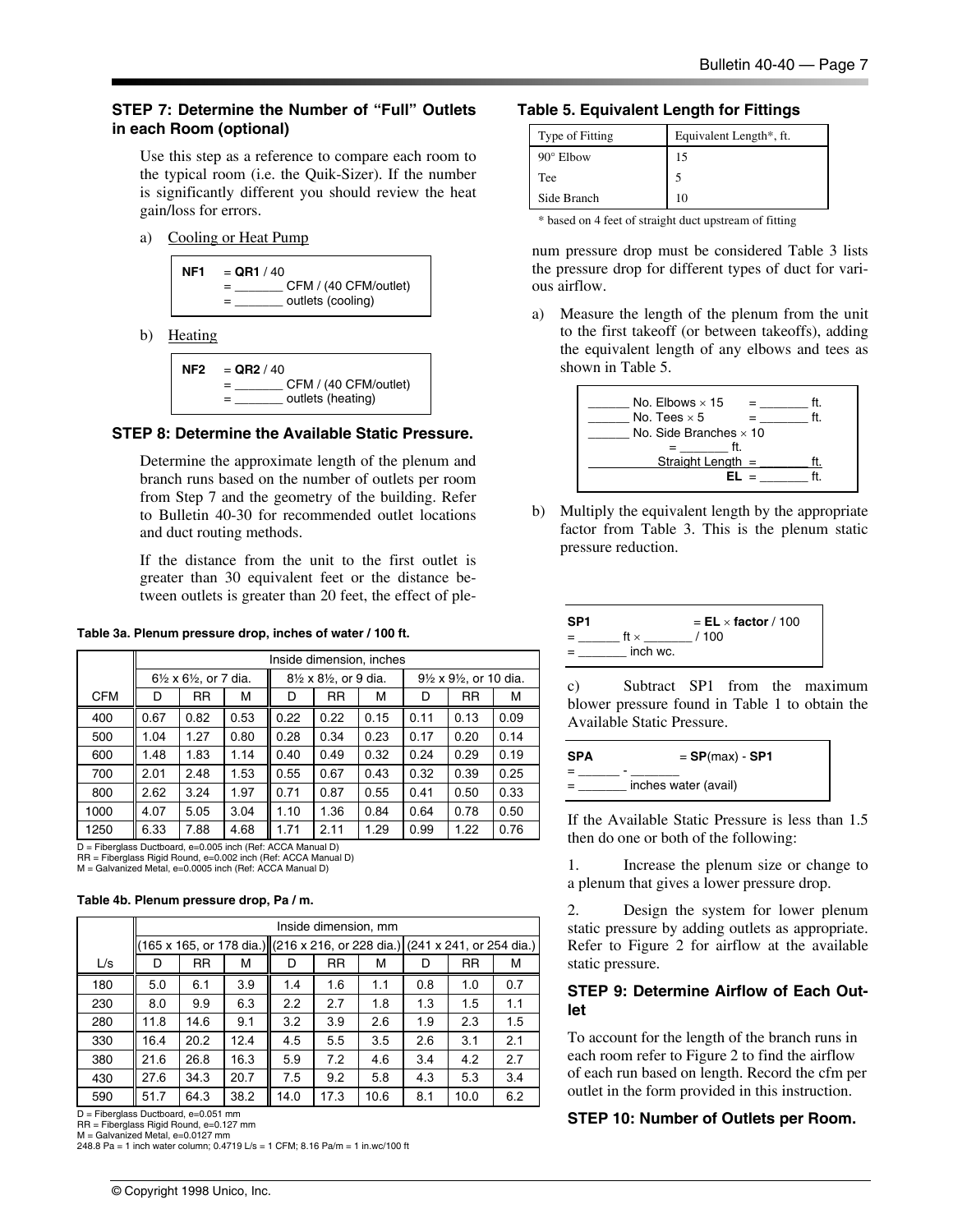Round to the nearest 0.1 outlet; use the greater of the two equations below.

1. Cooling Load (line 13) Divide the room cooling CFM (step 6a) by the outlet CFM (step 9)

| NR1 | $=$ QR1 / CFM per outlet from Step<br>9 |
|-----|-----------------------------------------|
|     | CFM/<br>=<br>outlets (cooling)          |

Heating Load (line B.9) Divide the room heating CFM (step 6b) by the outlet CFM (step 9).

| NR2 | $=$ QR2 / CFM per outlet from Step<br>9 |
|-----|-----------------------------------------|
|     | CFM /<br>outlets (heating)              |

#### **Use Balancing Orifices.**

For small rooms or when only a partial outlet is required, add a balancing orifice at the takeoff connection. Use balancing orifices sparingly to maximize the airflow. Use the following table to determine the best orifice size when the room requires a fractional outlet.

#### **Table 6. Balancing Orifice Combinations**

| Fraction | <b>Outlet-Orifice Combination</b> |
|----------|-----------------------------------|
| .50      | (1).5                             |
| .65      | (1) .35                           |
| .85      | (1) .15                           |
| 1.15     | $(1) .5 + (1) .35$                |
| 1.30     | (2) .35                           |

#### **Final CFM Check.**

Add the total CFM from each outlet and check that it is equal to or greater than the cfm from Step 3. On system startup, check amperage and voltage for proper airflow.



**Figure 2. Supply Tubing Airflow Capacity**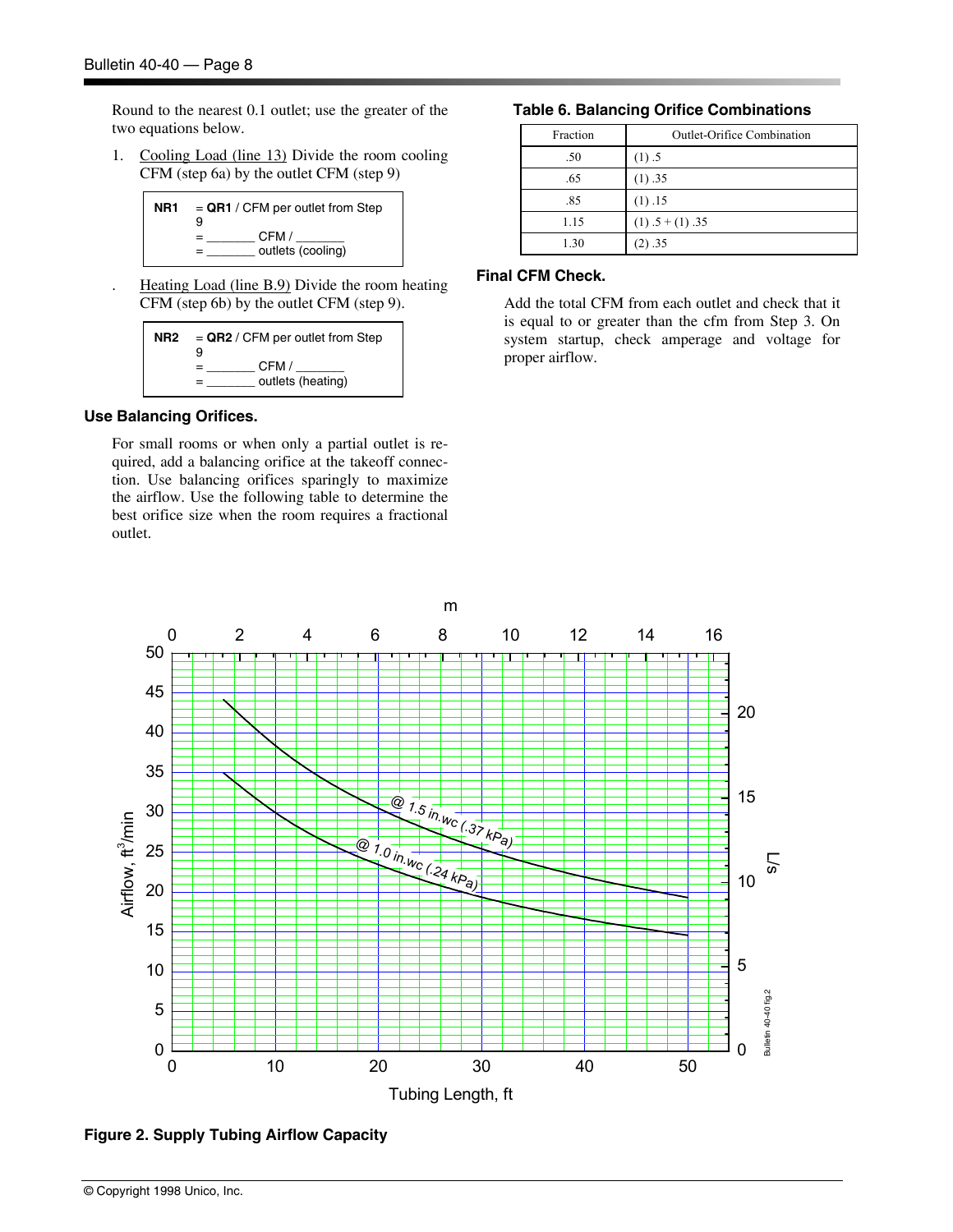**Contract Contract** 

| <b>System Sizing Worksheet</b> |                                                                               |                                                |                                                                                                                                                                                                            |  |  |  |  |  |
|--------------------------------|-------------------------------------------------------------------------------|------------------------------------------------|------------------------------------------------------------------------------------------------------------------------------------------------------------------------------------------------------------|--|--|--|--|--|
| 1. Building Load               |                                                                               |                                                |                                                                                                                                                                                                            |  |  |  |  |  |
|                                |                                                                               | Heat Gain (cooling load)                       |                                                                                                                                                                                                            |  |  |  |  |  |
|                                |                                                                               | Heat Loss (heating load)                       |                                                                                                                                                                                                            |  |  |  |  |  |
|                                | 2. Equipment Capacity                                                         |                                                |                                                                                                                                                                                                            |  |  |  |  |  |
|                                |                                                                               | <b>Cooling Capacity</b>                        |                                                                                                                                                                                                            |  |  |  |  |  |
|                                |                                                                               | <b>Electric Heat Capacity</b>                  |                                                                                                                                                                                                            |  |  |  |  |  |
|                                | 2c) $TH3 =$ Btuh                                                              | <b>Hot water Capacity</b>                      |                                                                                                                                                                                                            |  |  |  |  |  |
|                                | 3. Minimum Air Flow, use the largest number                                   |                                                |                                                                                                                                                                                                            |  |  |  |  |  |
|                                |                                                                               |                                                |                                                                                                                                                                                                            |  |  |  |  |  |
|                                | 3b) $Q2 =$ ______________ CFM (from INST 4894 electric heater instructions)   |                                                |                                                                                                                                                                                                            |  |  |  |  |  |
|                                |                                                                               |                                                | 3c) Q3 = __________ CFM (from Engineering Spec 3994 for hot water coils)                                                                                                                                   |  |  |  |  |  |
|                                |                                                                               |                                                |                                                                                                                                                                                                            |  |  |  |  |  |
|                                |                                                                               |                                                |                                                                                                                                                                                                            |  |  |  |  |  |
|                                | 5. (Optional) Capacity of "full" outlet                                       |                                                |                                                                                                                                                                                                            |  |  |  |  |  |
|                                |                                                                               |                                                |                                                                                                                                                                                                            |  |  |  |  |  |
|                                |                                                                               |                                                |                                                                                                                                                                                                            |  |  |  |  |  |
|                                | 6. Required Air Flow per Room                                                 |                                                |                                                                                                                                                                                                            |  |  |  |  |  |
|                                |                                                                               |                                                |                                                                                                                                                                                                            |  |  |  |  |  |
|                                |                                                                               |                                                |                                                                                                                                                                                                            |  |  |  |  |  |
|                                | 7. (Optional) Number of "Full" outlets per room                               |                                                |                                                                                                                                                                                                            |  |  |  |  |  |
|                                | 7a) $NF1 = QR1 / 40$                                                          |                                                |                                                                                                                                                                                                            |  |  |  |  |  |
|                                | 7b) $NF2 = QR2 / 40$                                                          |                                                |                                                                                                                                                                                                            |  |  |  |  |  |
|                                | 8. Check Available Static Pressure                                            |                                                |                                                                                                                                                                                                            |  |  |  |  |  |
|                                | 8a) Equivalent Length of Plenum before first outlet<br>No. Elbows $\times$ 15 | $=$ ft.                                        |                                                                                                                                                                                                            |  |  |  |  |  |
|                                | $\frac{1}{2}$ No. Tees $\times$ 5                                             | $=$ ______________ ft.                         |                                                                                                                                                                                                            |  |  |  |  |  |
|                                |                                                                               | No. Side Branches $\times$ 10 = __________ ft. |                                                                                                                                                                                                            |  |  |  |  |  |
|                                |                                                                               | $Straight Length =$ ft.<br>$=$ ft.<br>EL.      |                                                                                                                                                                                                            |  |  |  |  |  |
|                                | 8b) $SP1 = EL \times factor / 100$                                            |                                                |                                                                                                                                                                                                            |  |  |  |  |  |
|                                | $=$ ____________ ft $\times$ _______________/ 100                             |                                                |                                                                                                                                                                                                            |  |  |  |  |  |
|                                | $=$ __________ inch wc.                                                       |                                                |                                                                                                                                                                                                            |  |  |  |  |  |
|                                |                                                                               |                                                | 8c) <b>SPA</b> = <b>SPmax</b> (from Table 1) - <b>SP1</b> = ___________ - _________ = _________ inches water                                                                                               |  |  |  |  |  |
|                                |                                                                               |                                                | If SPA is less than 1.5 in.wc. (372 Pa), you will not achieve 40 cfm (18.9 L/s) from a typical 10 foot<br>(3 m) branch run. Either continue to step 9 and use more outlets than the minimum, or reduce the |  |  |  |  |  |
|                                |                                                                               |                                                | number of plenum fittings or use a larger plenum size and repeat step 8, or a combination of both.                                                                                                         |  |  |  |  |  |
|                                |                                                                               |                                                |                                                                                                                                                                                                            |  |  |  |  |  |

- 9. Determine Airflow from each outlet based on Length, **AR**, (from Figure 2).
- 10. Determine number of outlets per room
	- 10a) **NR1** = **QR1** / **AR**
	- 10b) **NR2** = **QR2** / **AR**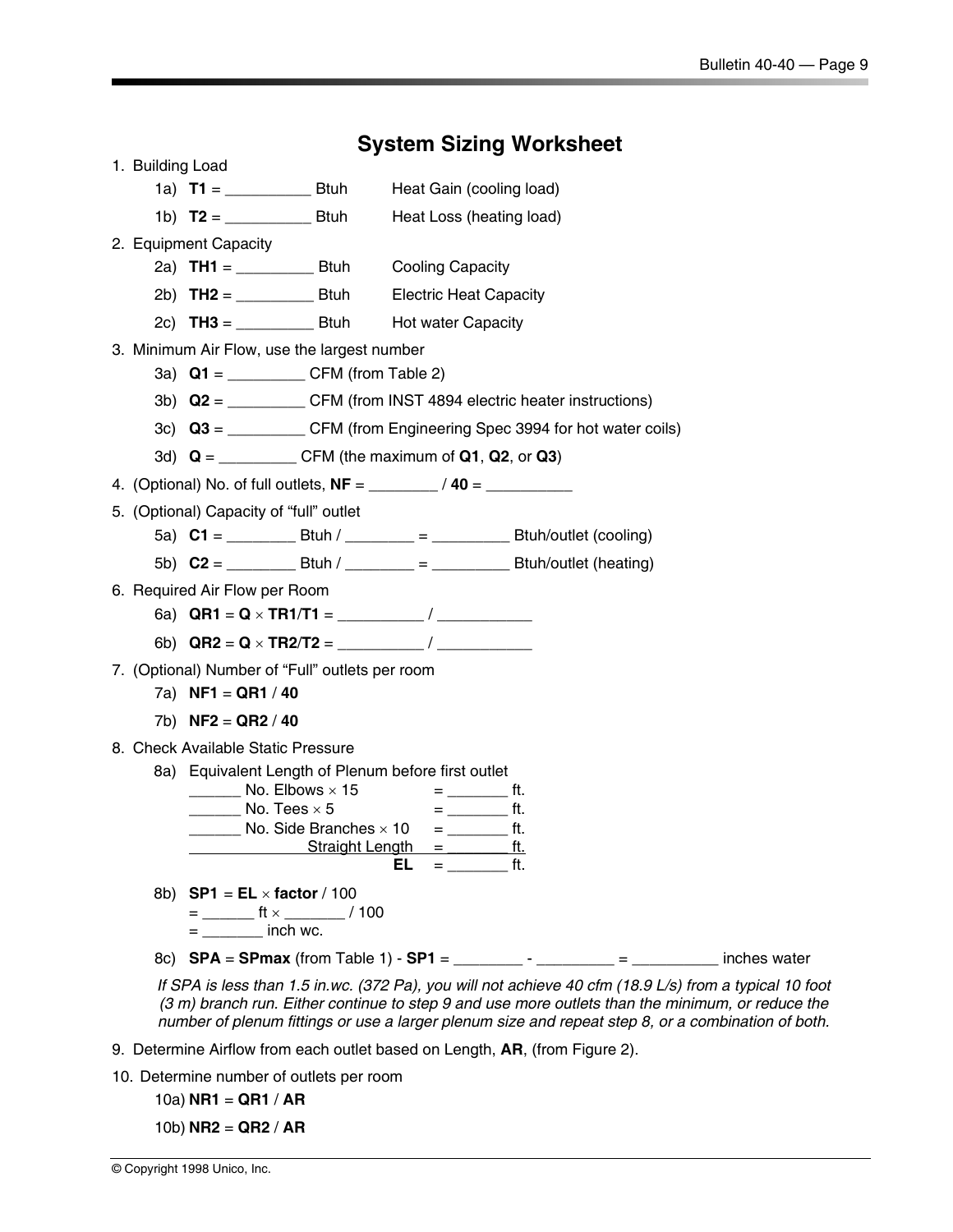

**Figure 3. Typical M2430 System Cooling Performance** 



**Figure 4. Typical M3642 System Cooling Performance**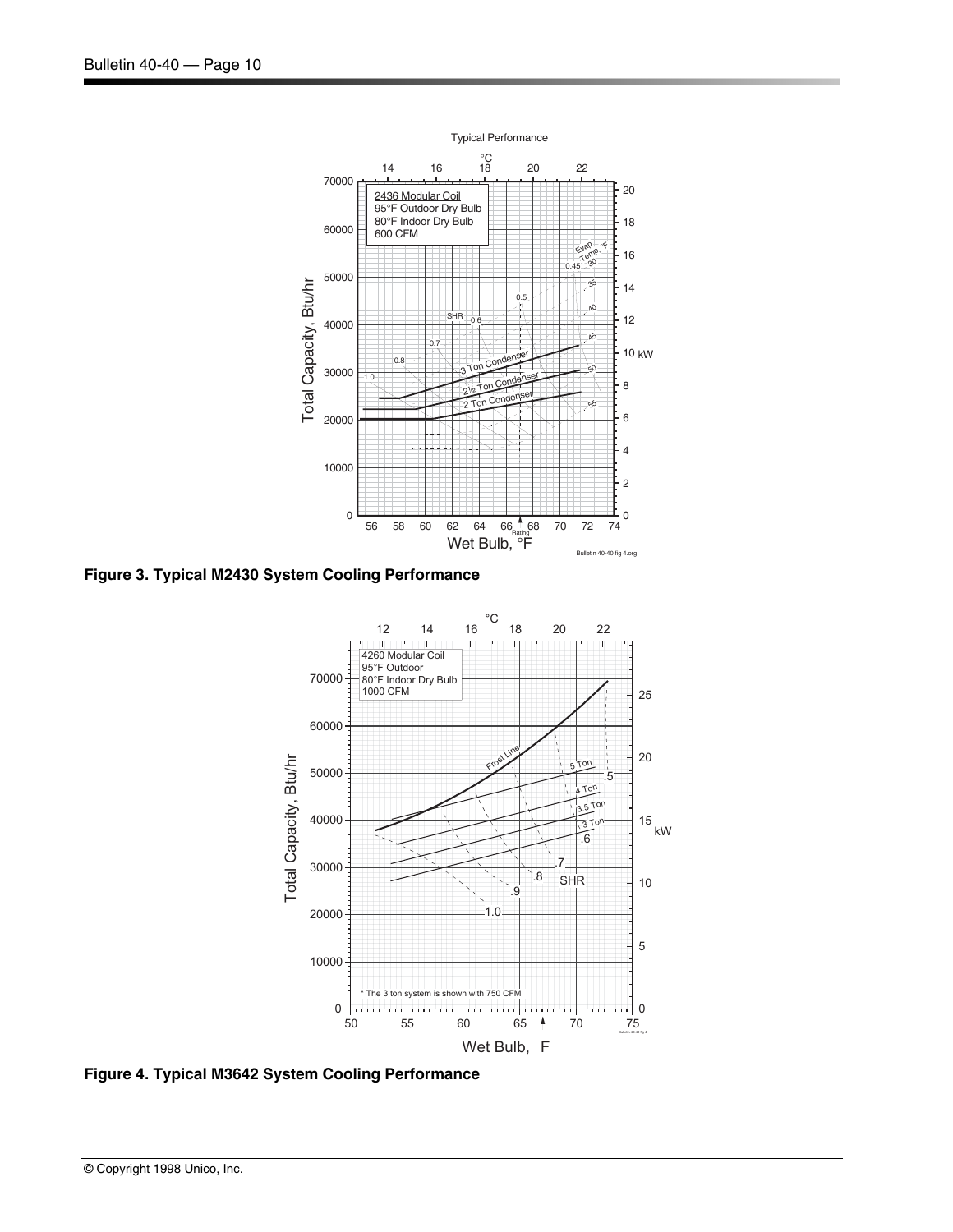

**Figure 5. Typical M4860 System Cooling Performance**